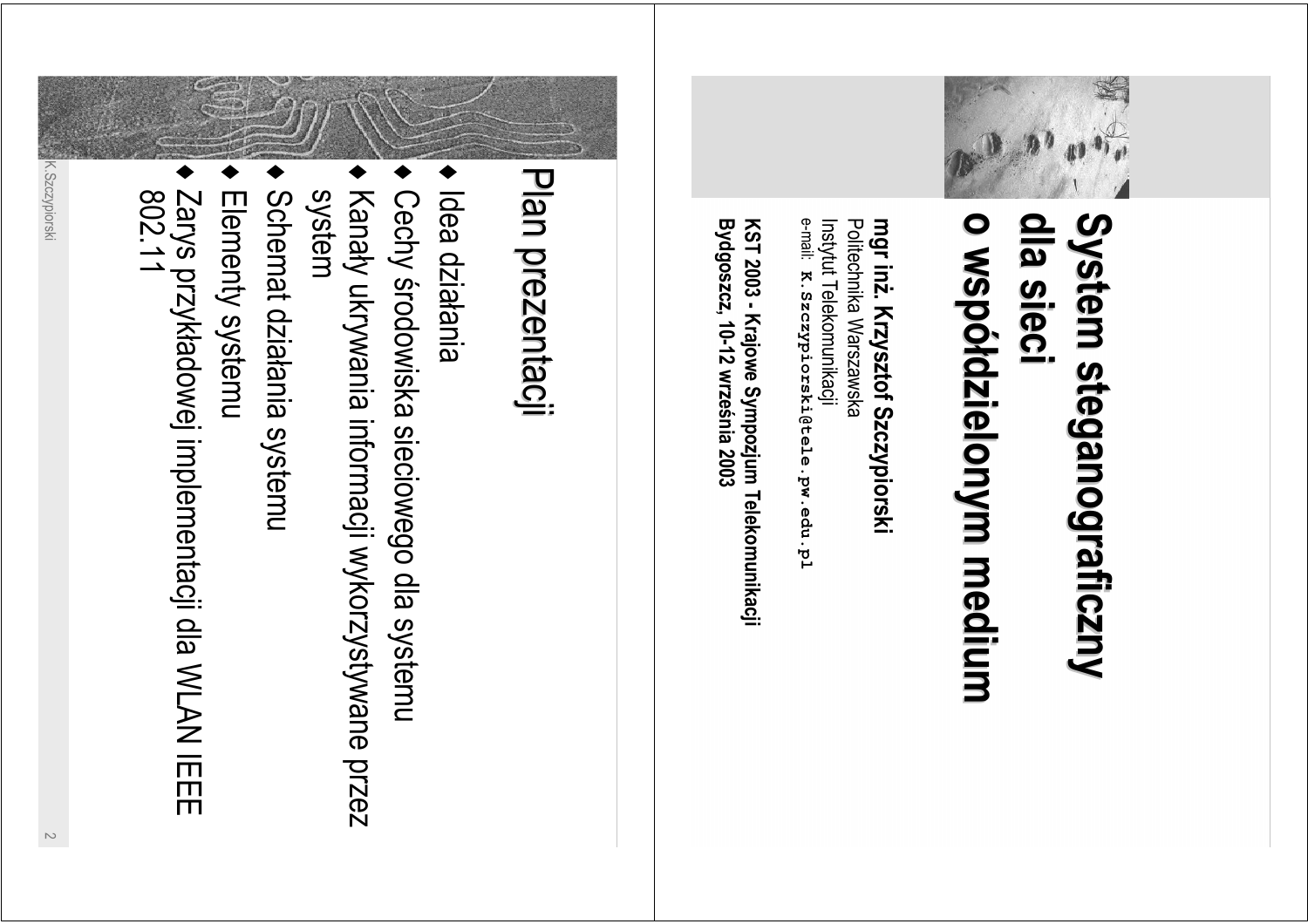

- HICCUPS = Hidden Communication System for Corr<u>up</u>ted Networks
- system ukrytej komunikacji dla "zepsutych" ("skorumpowanych") sieci
- oryginalny system opracowany w Instytucie<br>Telekomunikacji PW
- «Vnrczami przepony» czkawka «urywane odgłosy wydawane w następstwie ostrych<br>wdechów, spowodowanych okresowymi, nagłymi, krótkimi

Słownika języka polskiego PVN - http://sip.p.k.

K.Szczypiorski

### Idea działania cz. 1

- wykorzystanie sieci, w której stacje "nasłuchuja"<br>współdzielonego medium np. powietrza
- normalna praca <mark>systemu steganograficznego</mark> polega na<br>wykorzystaniu kanałów o niskiej przepływności ok. 1%<br>pasma (np. opcjonalnych pól protokołów sieciowych)

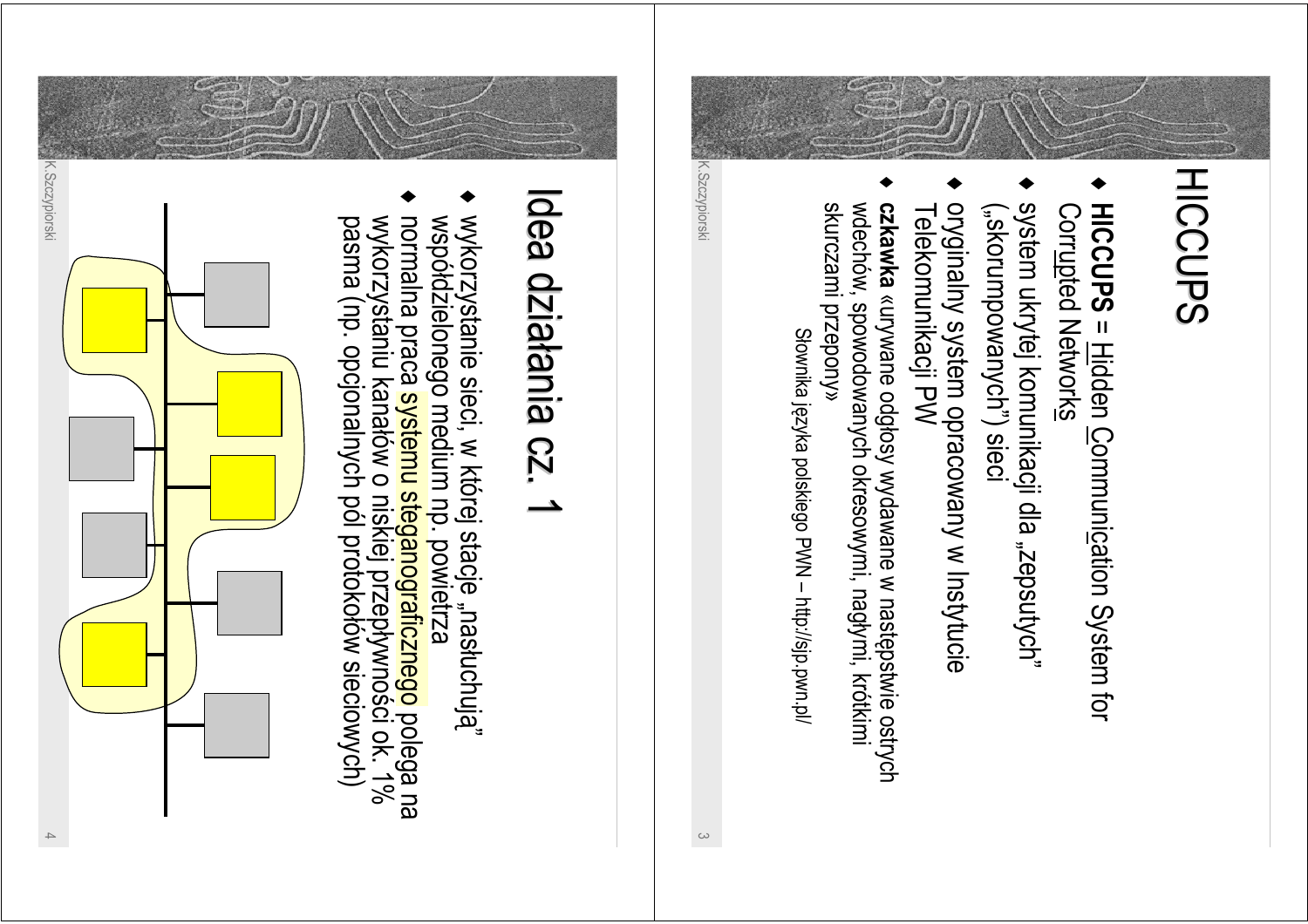



 $\circ$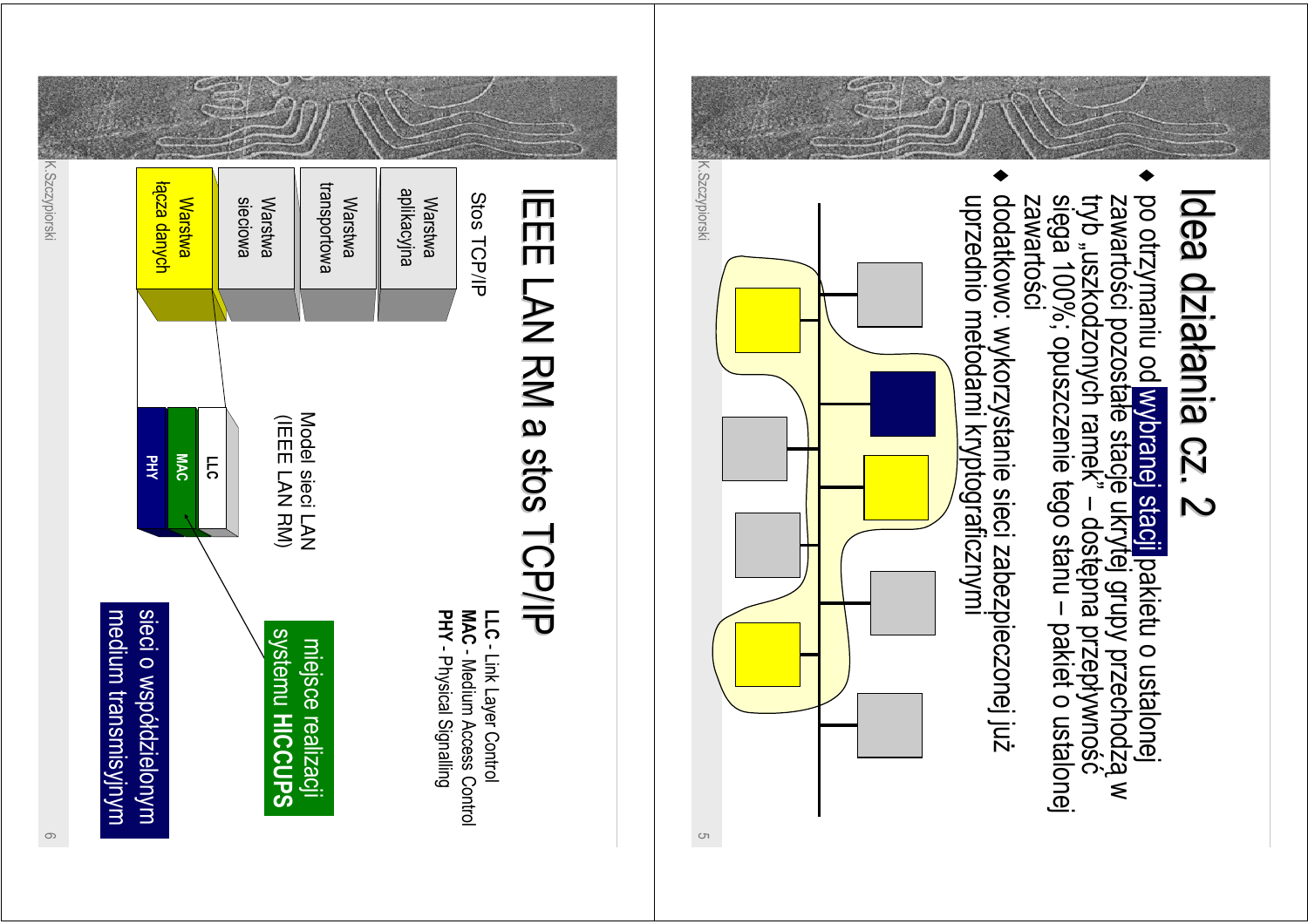# Cechy środowiska sieciowego

- C1: dostęp do współdzielonego medium transmisyjnego<br>dającego możliwość kopiowania wszystkich ramek z<br>medium transmisyjnego np. sieć lokalna o topologii
- 
- 
- C2: jawna metoda inicjacji parametrów szyfrów np. za<br>pomocą wartości, wektorów inicjujących<br>C3: kontrola poprawności szyfrogramów za pomocą<br>sum kontrolnych (np. funkcje skrótu, cykliczne kody<br>nadmiarowe Cyclic Redundancy
- C1: cecha nieodzowna

K. Szczypiorski

## Kanały ukrywania informacji

- K1: kanał oparty na wartościach inicjujących szyfry
- K2: kanał oparty na adresach sieciowych MAC (np. adresach źródła i przeznaczenia)
- K3: kanał oparty na sumach kontrolnych
- dla sieci posiadających wyłącznie C1: tylko K2 i K3

Uogólniona postać ramki MAC dla sieci posiadających C1 - K2 i K3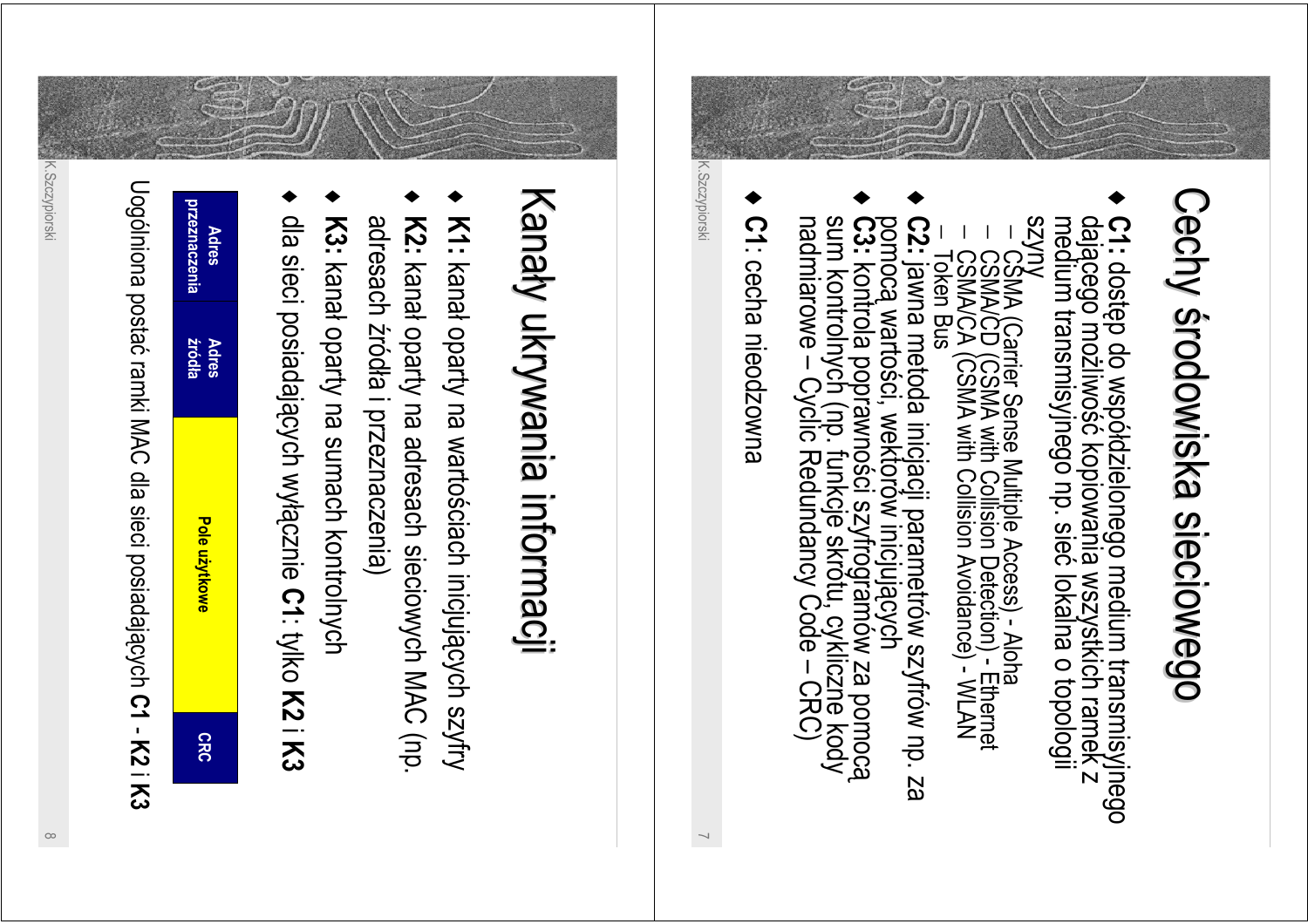

E1: interfejs sieciowy pracujący w danej MAC, oraz pełne sterowanie polem użytkowym w ramce umożliwiający modyfikację kanałów K1-K3 oraz technologii sieciowej np. IEEE 802.11b(g)).

Podstawowe elementy systemu

 $\circ$ 

E2: system zarządzania, który zajmuje się modyfikacją kanałów i pola użytkowego

 $\rightleftarrows$ 

K. Szczypiorski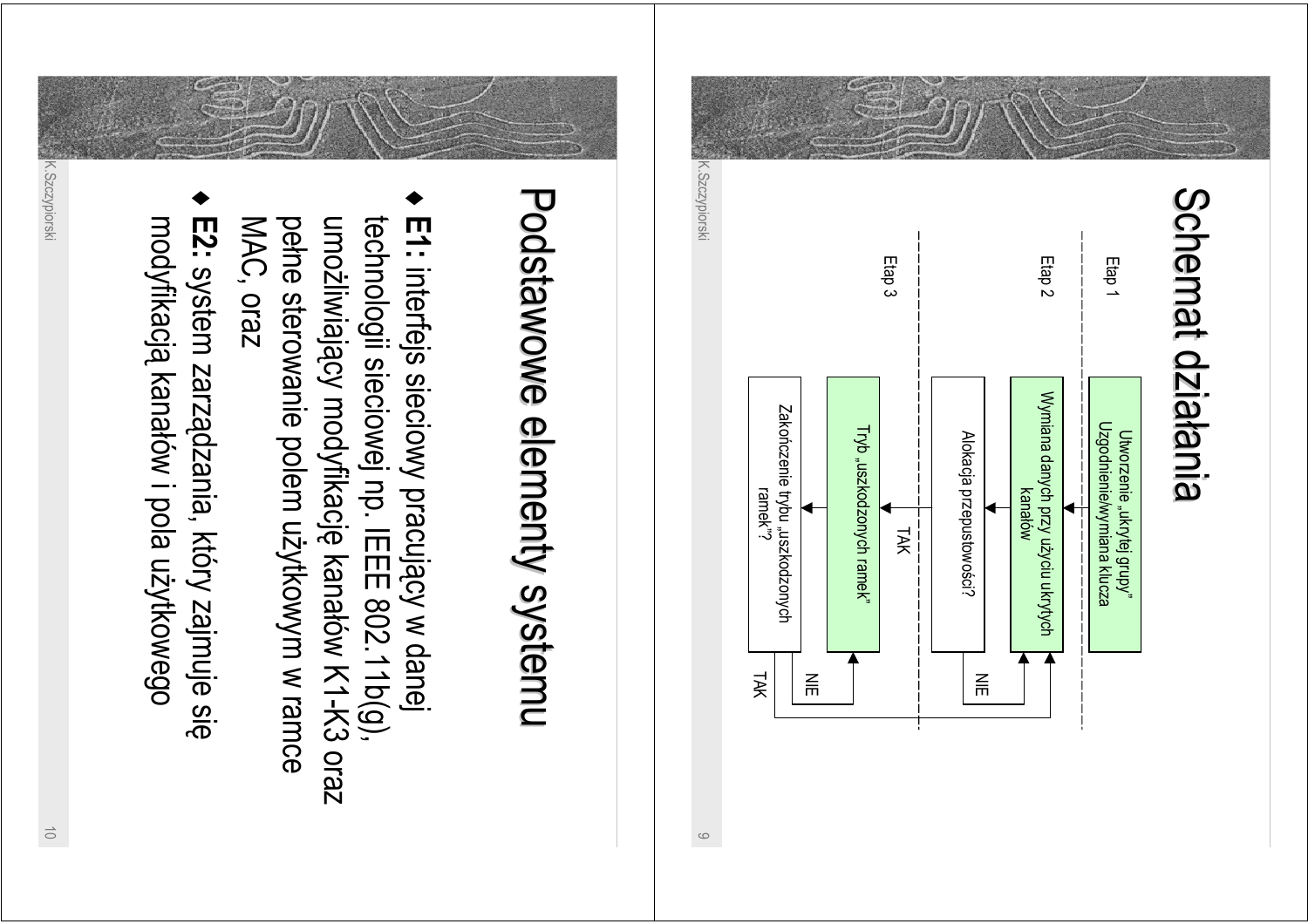

- System zarządzania (E2) może zostać zrealizowany sprzętowo lub programowo i powinien zapewniac następujące funkcję:
- dołączanie się do "ukrytej grupy"
- odłączenia się od "ukrytej grupy"
- interfejs dla warstw wyższych umożliwiający sterowanie kanałami K1-K3 i polem użytkowym
- a rozszerzając funkcjonalność systemu o dystrybucję klucza – dodatkowo
- uzgadnianie/wymianę klucza
- odświeżanie klucza
- realizację poufności

K.Szczypiorski

 $\Rightarrow$ 

### WLAN IEEE 802.11 Przykładowa implementacja

- Idea działania WEP Wired Equivalent Privacy
- użycie RC4 z kluczem 128-bitowym (efektywnie 104-bitowym) jest<br>rozwiązaniem niestandardowym bazuje na RC4 z kluczem 64-bitowym (efektywnie 40-bitowym)
- nadawca i odbiorca dzielą tajny klucz k
- wektor inicjujący IV
- wiadomość M przekształcenie RC4(IV, k) generujące strumień klucza
- suma kontrolna c realizowana za pomoca CRC-32
- manualna dystrybucja klucza



K. Szczypiorski

 $\overline{<}$ 

szytrogram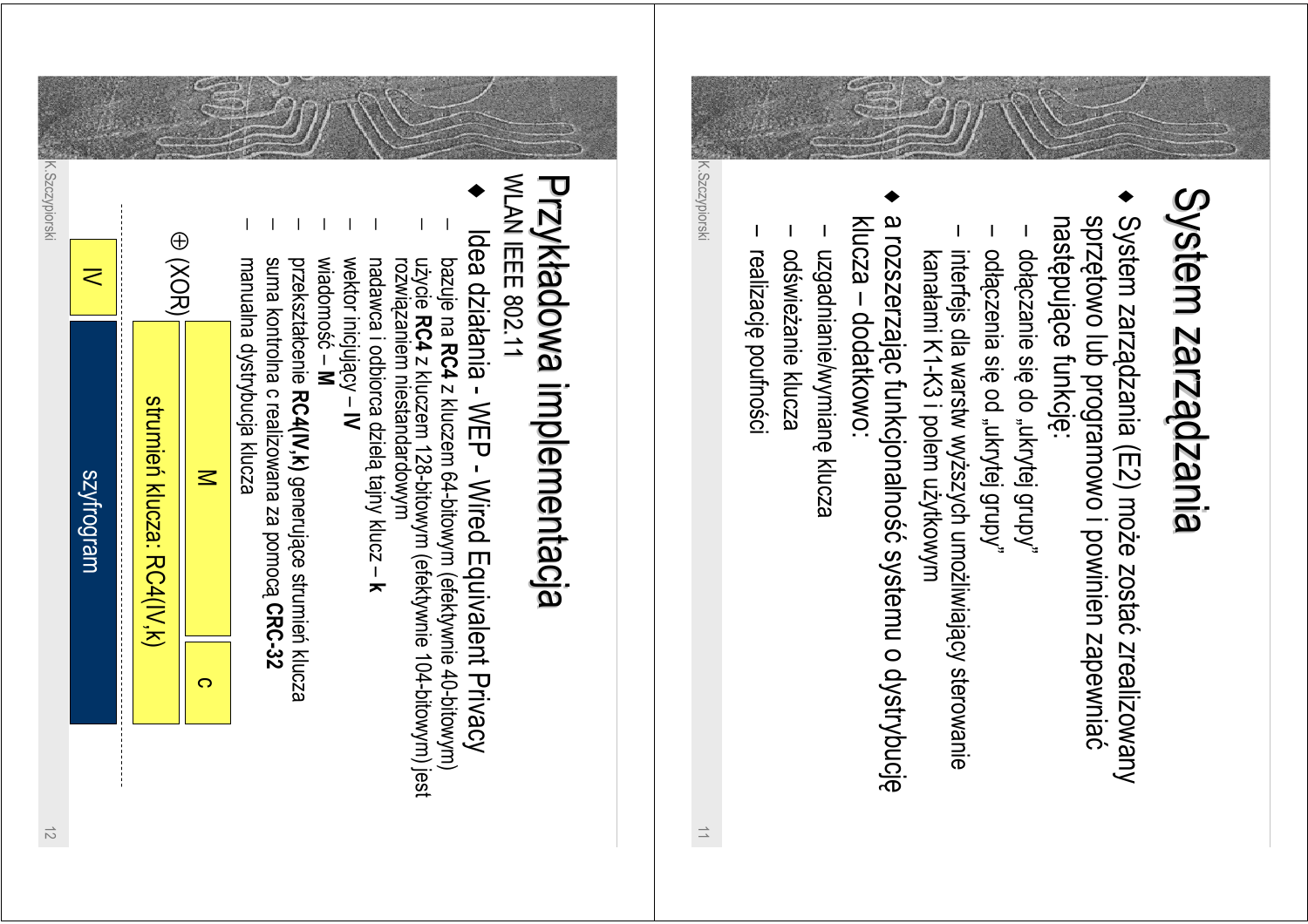# Cechy środowiska WLAN IEEE 802.11

- C1. WLAN: bezprzewodowa sieć lokalna o topologii szyny z metodą dostępu CSMA/CA
- C2. WLAN: jawna metoda inicjacji parametrów szyfru RC4 za pomocą wartości inicjujących
- C3. WLAN: kontrola poprawności szyfrogramów za pomocą sum kontrolnych - CRC-32

K.Szczypiorski

#### **W WLAN IEEE 802.11** Kanały ukrywania informacji

- K1. WLAN: kanał oparty na wartościach inicjujących szyfr RC4: 24-bitowy
- K2. WLAN: kanał oparty na adresach sieciowych MAC:
- źródła (Source Address SA): 48-bitowy
- przeznaczania (Destination Address DA): 48-bitowy odpiornika (Receiver Address - KA): 48-bitowy
- nadajnika (Transmitter Address TA): 48-bitowy
- K3. WLAN: kanał oparty na sumach kontrolnych na poziomie WEP: 32-bitowy